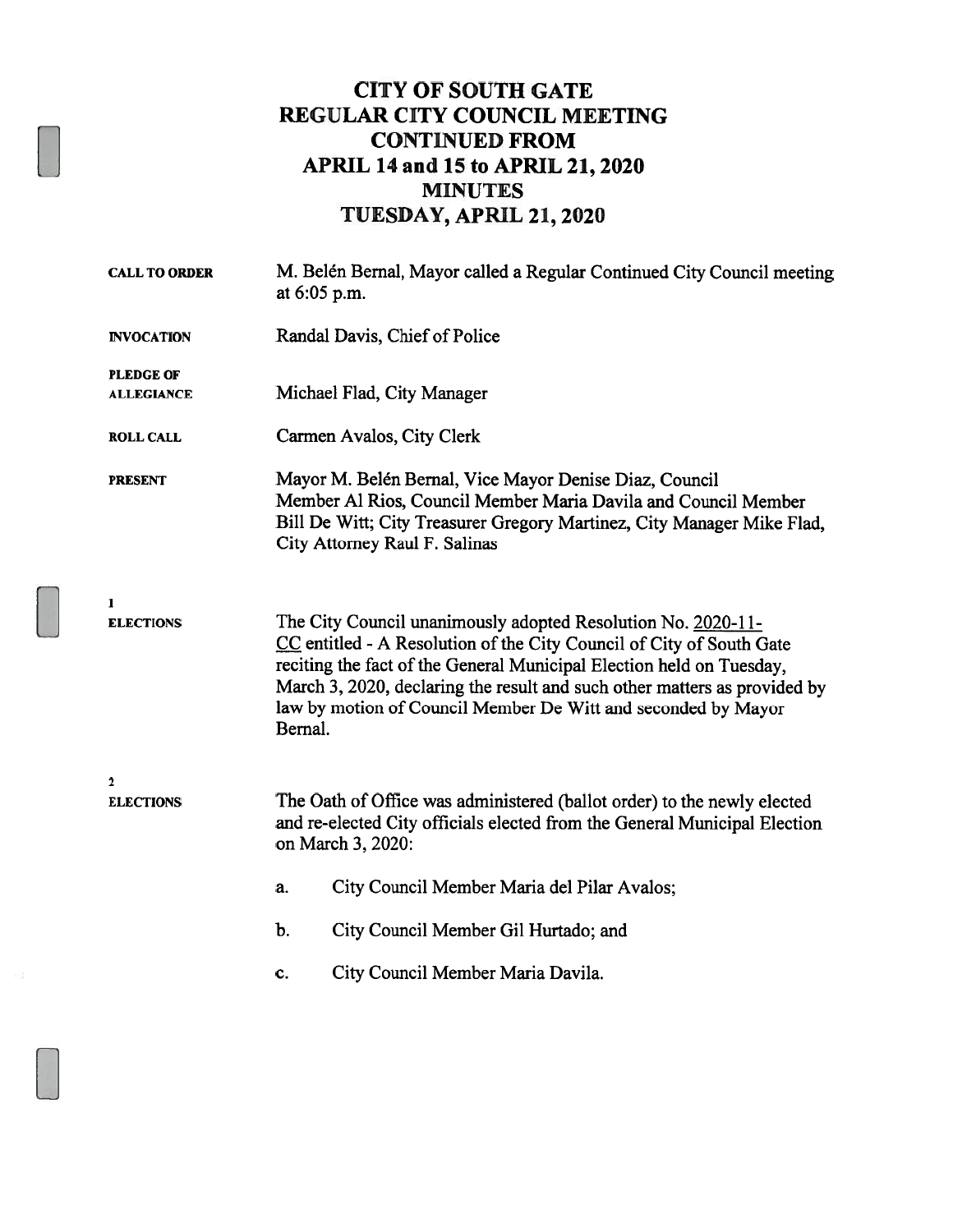$\alpha$ 

| 3<br><b>COUNCIL</b> | The City Council re-organized by nominating and selecting a new Mayor<br>and new Vice Mayor for a one-year term; the selection was ratified by a<br>majority vote of the City Council; and                                                                          |
|---------------------|---------------------------------------------------------------------------------------------------------------------------------------------------------------------------------------------------------------------------------------------------------------------|
|                     | The Oaths of Office were administered to the newly selected<br>a.<br>Mayor and Vice Mayor.                                                                                                                                                                          |
|                     | Council Member Avalos nominated Vice Mayor Diaz as Mayor and<br>seconded by Vice Mayor Diaz.                                                                                                                                                                        |
|                     | ROLL CALL: Vice Mayor Diaz, yes; Council Member Avalos, yes;<br>Council Member Davila, no; Council Member Hurtado, no; Council<br>Member Rios, Abstain.                                                                                                             |
|                     | The motion dies due to no confirmative vote.                                                                                                                                                                                                                        |
|                     | Council Member Hurtado nominated Maria Davila as Mayor and<br>seconded by Council Member Rios.                                                                                                                                                                      |
|                     | ROLL CALL: Vice Mayor Diaz, no; Council Member Avalos, no;<br>Council Member Rios, yes; Council Member Hurtado, yes; Council<br>Member Davila, yes.                                                                                                                 |
|                     | City Clerk Avalos administered the Oath of Office for Mayor of the City<br>of South Gate to Maria Davila.                                                                                                                                                           |
|                     | Council Member Hurtado nominated Al Rios as Vice Mayor and seconded<br>by Mayor Davila.                                                                                                                                                                             |
|                     | ROLL CALL: Mayor Davila, yes; Council Member Rios, yes; Council<br>Member Hurtado, yes; Council Member Diaz, yes; Council Member<br>Avalos, abstain.                                                                                                                |
|                     | City Clerk Avalos administered the Oath of Office for Vice Mayor of the<br>City of South Gate to Al Rios.                                                                                                                                                           |
| <b>APPOINTMENTS</b> | The City Council unanimously appointed Mayor Davila to the County<br>Sanitation District all other appointments to outside boards and agencies<br>were continued to the next City Council Meeting by motion of Mayor<br>Davila and seconded by Council Member Rios. |
|                     | <b>ROLL CALL:</b> Mayor Davila, yes; Vice Mayor Rios, yes; Council<br>Member Hurtado, yes; Council Member Diaz, yes; Council Member<br>Avalos, yes.                                                                                                                 |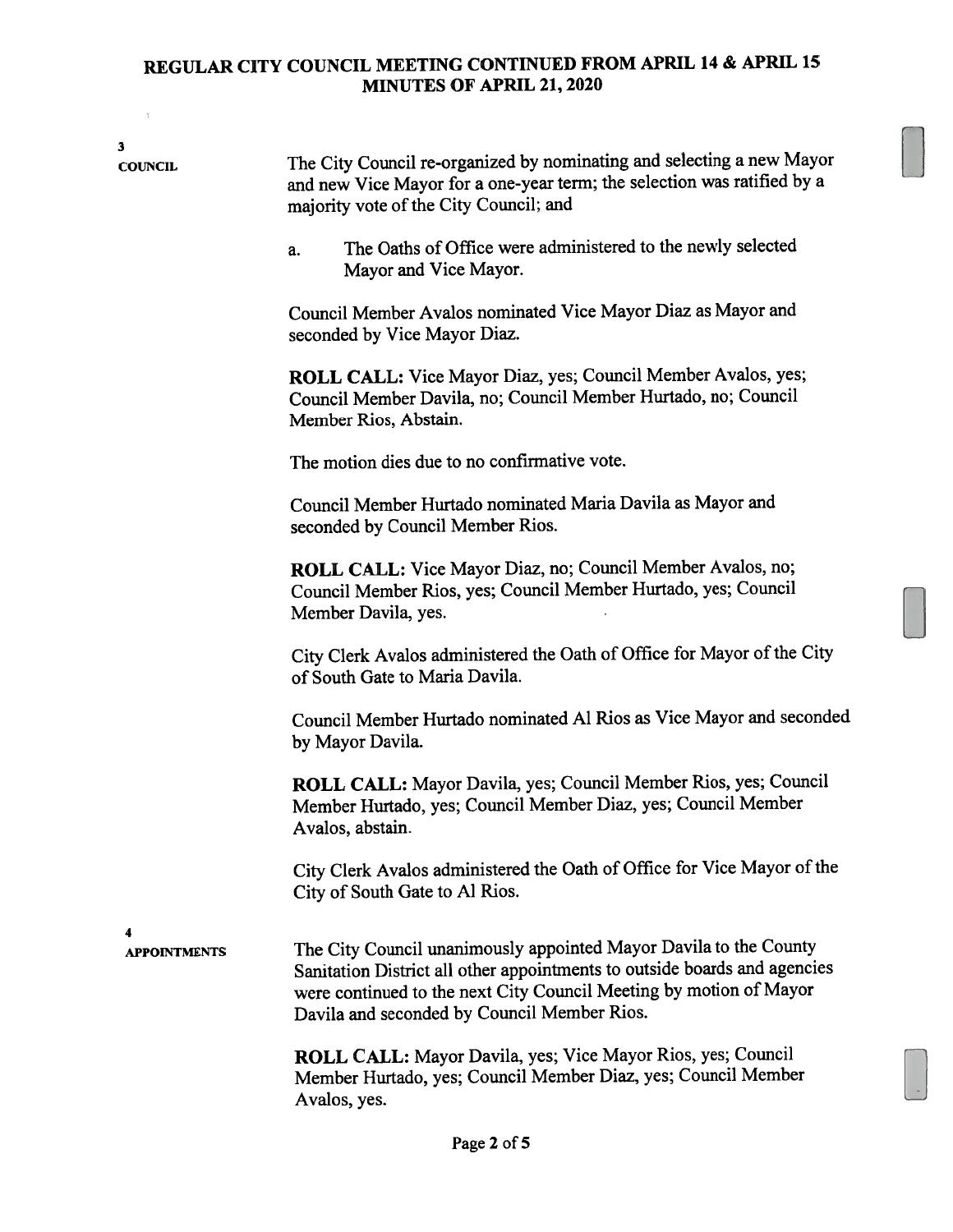5

MINUTES The City Council approved A and B by motion of Vice Mayor Rios and seconded by Mayor Davila.

- a. Approved the Special Meeting minutes of March 10, 2020; and
- b. Approved the Regular and Special Meeting minutes of March 24, 2020.

ROLL CALL: Mayor Davila, yes; Vice Mayor Rios, yes; Council Member Hurtado, abstain; Council Member Diaz, yes; Council Member Avalos, abstain.

COMMENTS FROM

THE AUDIENCE Sophie Ryan congratulated the Mayor and Vice Mayor on their appointments.

> Adolfo Varas, 10313 Jackson Avenue, is concerned about the current release of inmates and the possibility of crime increasing as a result of COVID-19.

Thomas Buckley requested a copy of the audio of this City Council Meeting.

Virginia Johnson, would like to know why South Gate publishes their legal notices in the "WAVE" newspapers and not more easily accessible newspapers like "The Press Telegram." She has concerns about the various social media pages in South Gate and why a City Council member is getting personal and social media thanks from residents and employees for goodies she is giving out. She believes if one Council Member is receiving thanks all Council Members should. She thanked the City Clerk's Office for their professionalism and all staff members for their hard work.

Ms. Ruiz complimented Council Member Diaz for her service to the community.

John Montalvo complimented Council Member Diaz for her service to the community.

Candice Esquivel commented that just because someone posts on social media the work, they are doing for the community does not mean that others are not also working in the community.

Cindy Esquivel congratulated the City and American Legion for their work with the Senior Citizens but feels that there is a lack of support for the working-class people who have lost their jobs and cannot pay their bills.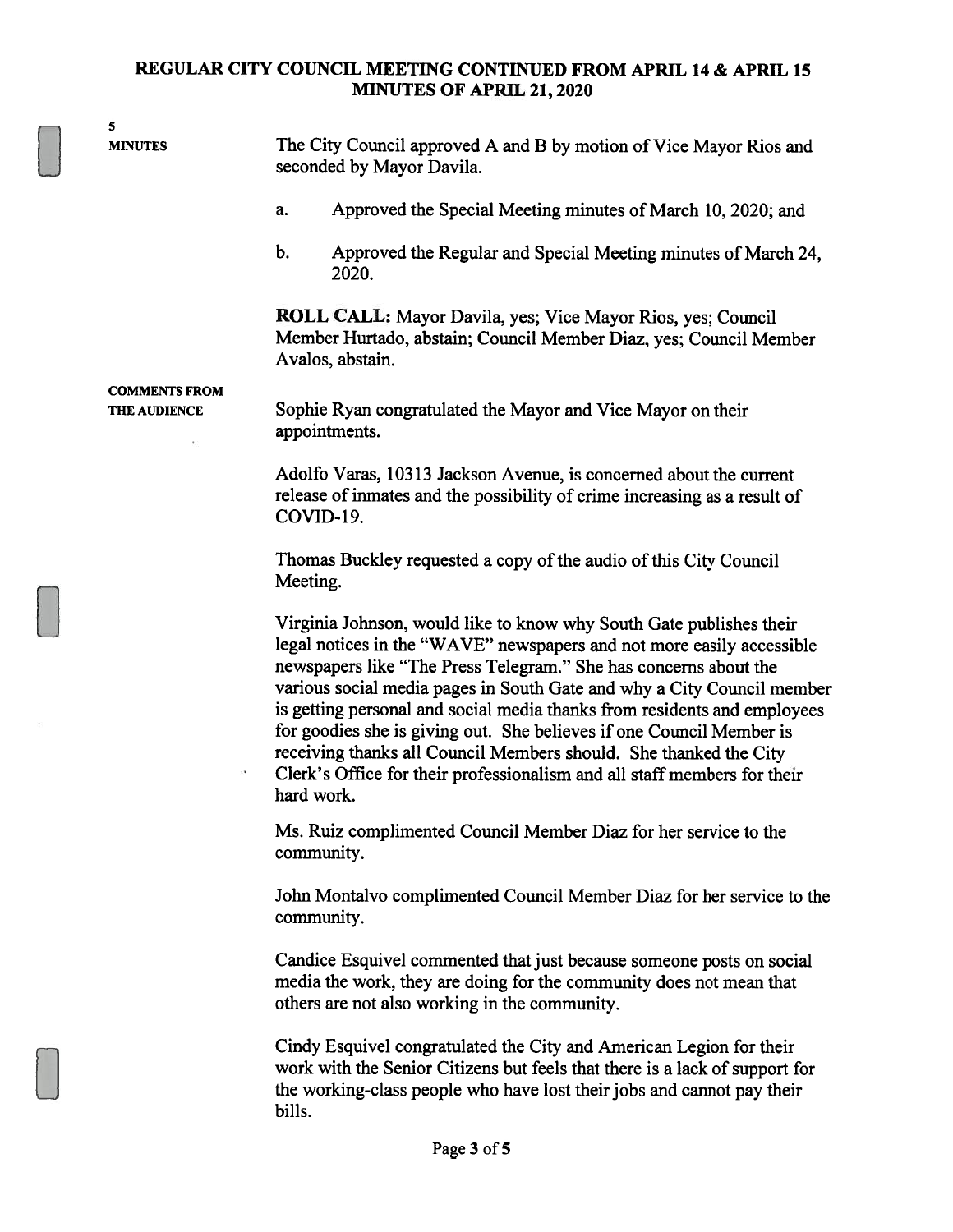#### REPORTS AND COMMENTS

FROM CITY OFFICIALS Mike Flad, City Manager updated the Council on the work being done by the City in response to the COVID-19 pandemic. He also stated that crime has been down during the stay at home order not only in South Gate but in Los Angeles County as well.

> Council Member Rios asked if there were any services available to people that need suppor<sup>t</sup> for mental health issues.

> Mike Flad, City Manager stated that at the next City Council Meeting staff is recommending an increase of utilizing the Cares Act Funding including domestic violence treatment/outreach and mental health resources.

> Council Member Avalos spoke on the recent loss of <sup>a</sup> family member and the need for the community to reach out and suppor<sup>t</sup> our residents with mental health issues. She would like staff to look at getting funding grants and work with private agencies to see about opening <sup>a</sup> mental health clinic in South Gate. She also requested the City recognize Mental Health Awareness week and that tonight's meeting be adjourned in memory of her brother Leopoldo Avalos Jr.

> Vice Mayor Rios stated that it is especially important that the City Council comes together and face the challenges presented by <sup>C</sup>OVID- <sup>19</sup> and the financially situation that the City will inherent as <sup>a</sup> result. He thanked Bill De Witt and Belen Bernal for their service to the City. He also thanked the staff for their work with the Senior Citizens.

> Council Member Diaz stated that South Gate has reached 172 cases of <sup>C</sup>OVID- <sup>19</sup> and provided an update on the events going on to provide help to our residents. She thanked the Public Works staff for their work on this year's Virtual Earth Day. She sees the hard work that staff is doing but she realizes that staff also has concerns about the exposure they face in the course of their jobs. She has out of her own pocket provided treats for staff and this also supports small businesses in the community. It is just her way to thank staff for their work. This weekend she asked for volunteers to come out to help with food distribution to our South Gate residents on Saturday at the American Legion.

> Council Member Hurtado thanked Bill De Witt and Belen Bemal for their service to the City. Staff is working extremely hard to work through these issues that COVID -19 presents. He thanked City Clerk Avalos for her work during the Council Meetings. We stressed to the community we need to keep working together to keep each other safe.

Mayor Davila thanked Belen Bernal and Bill De Witt for their service to the City. She thanked all staff for their hard work, and she is looking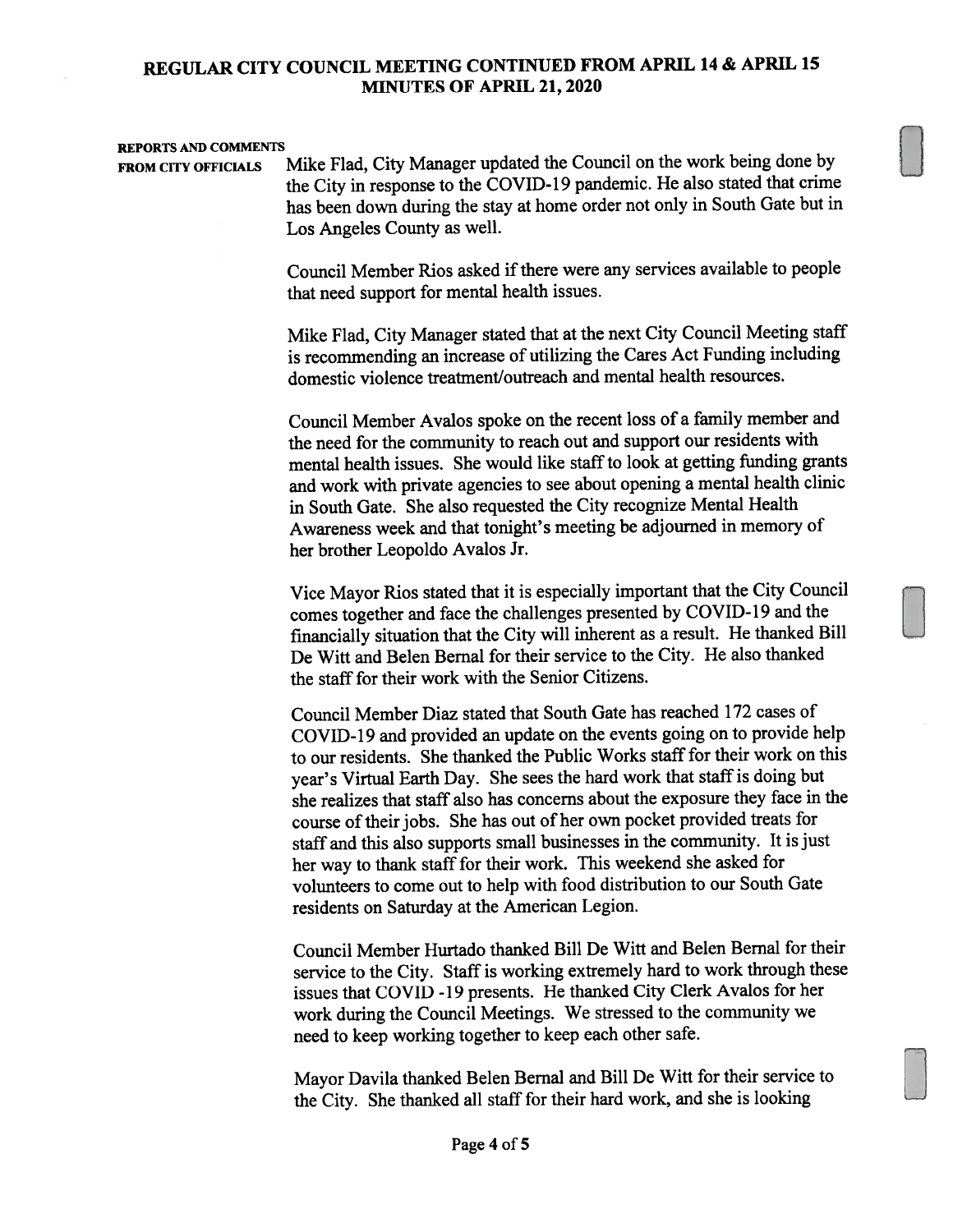### REPORTS AND COMMENTS<br>FROM CITY OFFICIALS<br>CONT'D FROM CITY OFFICIALS

CONT'D forward to again having meetings in the council chambers. She stated we need to look into taking care of our South Gate families. She thanked Tweedy Mile and the American Legion for sponsoring the food giveaway on the weekend.

ADJOURNMENT Mayor Davila unanimously adjourned the meeting in the memory of Leopoldo "Polito" Avalos Jr., brother of Council Member Avalos and City Clerk Carmen Avalos and former Mayor Henry C. Gonzales at 9:01 p.m. and seconded by Council Member Hurtado.

PASSED and APPROVED this 12th day of May 2020.

Cavita

 $\overline{\phantom{a}}$ 

ATTEST:

 $\frac{1}{2}$ 

Maria Davila, Mayor Carmen Avalos, City Cler